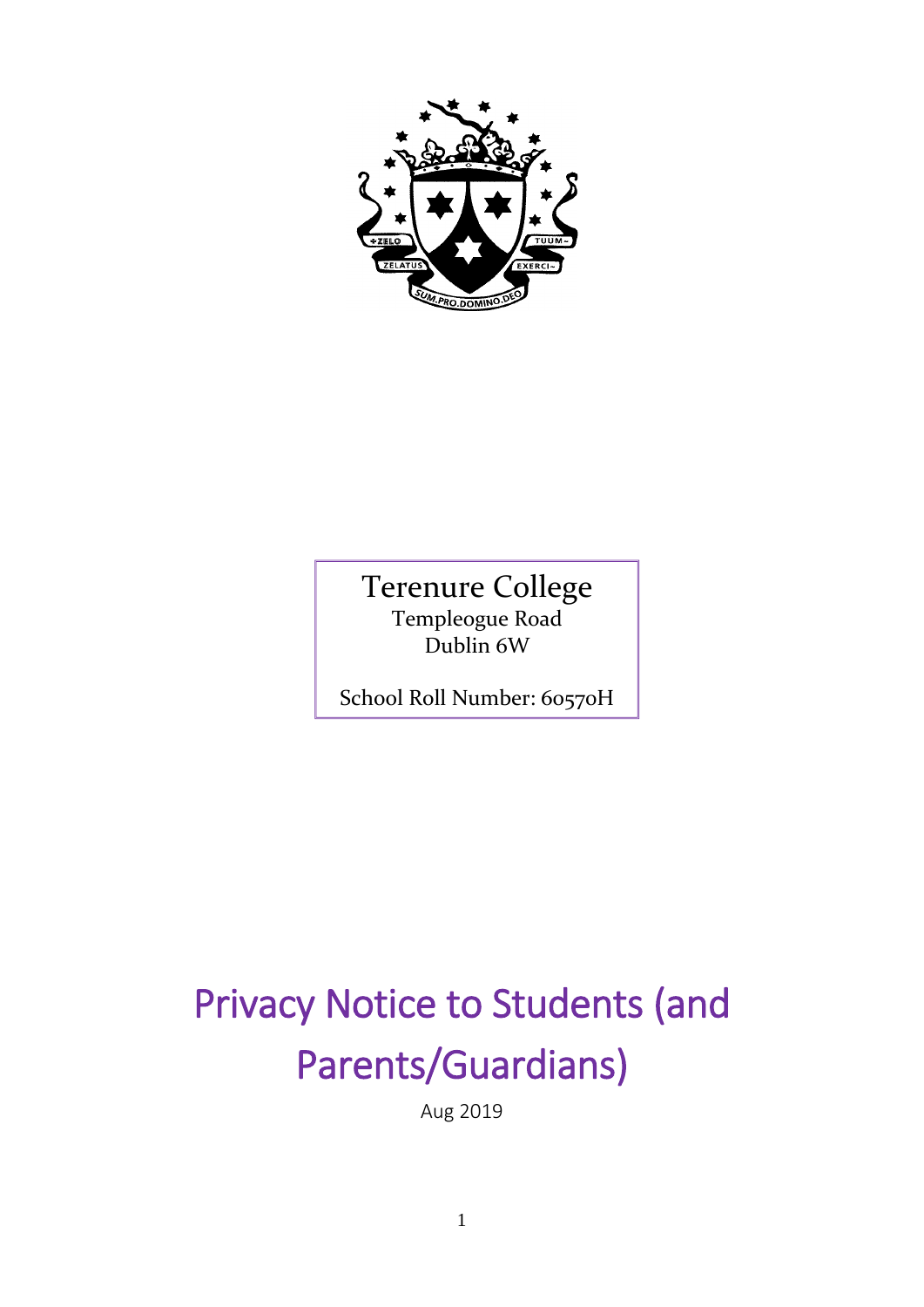By enrolling in and attending Terenure College, you acknowledge that your personal data (including special category personal data) shall be processed by Terenure College.

This Privacy Notice gives you some helpful information about who we are, what personal data we collect about you, why, who we share it with and why, how long we keep it, and your rights.

If you need more information, please see our Data Protection Policy available at www.terenurecollege.ie

### **1. Who we are:**

We are Terenure College.

```
Our address and contact details are: Address: Terenure College, Terenure, D6W DK72
                       Telephone: (01) 4904621 or 4997000
                       Fax: (01) 4929888
                       E-mail: admin@terenurecollege.ie
                       or admissions@terenurecollege.ie
```
We provide secondary level education.

For further information, see our Data Protection Policy available on our website.

### **2. The information we collect about you**

When you are a student with Terenure College, we collect and use your personal data.

The personal data we collect can include information about your identity and contact details; images/photo (including CCTV); family details; admission/enrolment details; previous schools; academic progress; PPS number; special educational needs; nationality; language; religion; medical data; information about behaviour and attendance; information about health, safety and welfare; financial information (re fees, grants, scholarships etc); and other personal data.

Further details of the data we collect about you can be found in our Data Protection Policy available on our website.

If you are under 18 years when you enrol, we collect the name, address, contact details and other information about your parents/guardians. If you are under 18 years, your parent/guardian is consulted and asked to give consent for certain things like taking your photograph, going on school trips etc.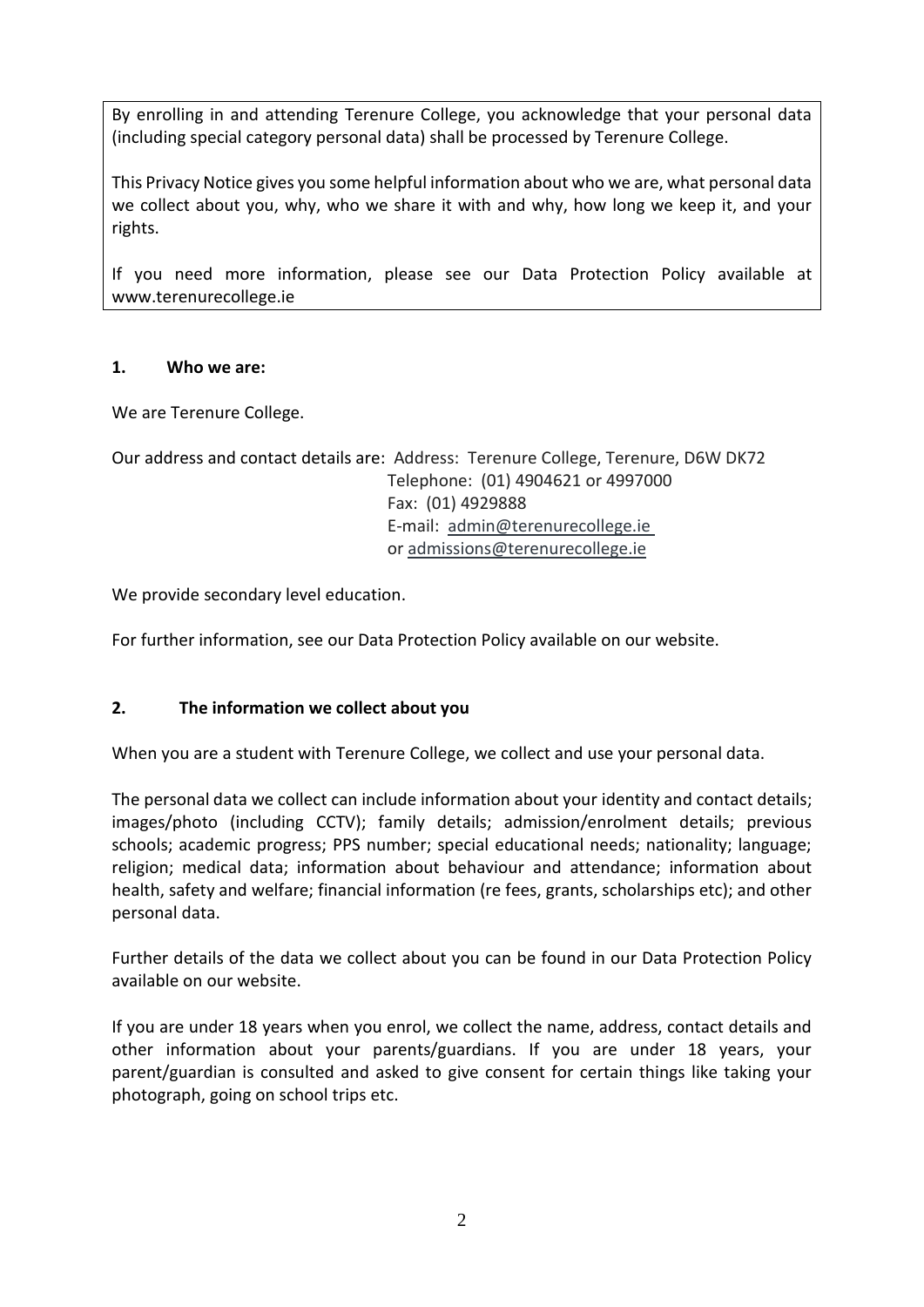#### **3. How we use your information and the legal basis**

We use your personal data for purposes including:

*your application for enrolment; to provide you with appropriate education and support; to monitor your academic progress; to care for your health and well-being; to care for our staff and students; to process grant applications, fees and scholarships; to coordinate, evaluate, fund and organise educational programmes; to comply with our legal obligations as an education body; to comply with our monitoring and reporting obligations to Government bodies, to process appeals, resolve disputes, and defend litigation etc.* 

For further information on what data we collect, why we collect it, how we use it, and the legal basis for same, please go to our Data Protection Policy available on our website.

#### **Who we share your information with**

We share your personal data with third parties, including other Government bodies.

This includes the State Examinations Commission, the Department of Education and Skills, NCSE, TUSLA, An Garda Síochána, HSE, the Department of Social Protection, the Revenue Commissioners, etc.

The level of sharing and the nature of what is shared depend on various factors. The Government bodies to which we transfer your personal data will use your personal data for their own purposes (including: to verify other information they already hold about you, etc) and they may aggregate it with other information they already hold about you and your family. We also share your personal data with other third parties including our insurance company and other service providers (including IT providers, security providers, legal advisors etc), We are legally required to provide certain records relating to the progress of a student (under 18 years) in his/her education to the student's parents/guardians, including results of examinations. For further information on who we share your data with, when and in what circumstances, and why, please see our Data Protection Policy available on our website.

## **4. We do not transfer your personal data to a third country or international organisation.**

#### **5. We do not engage in automated decision making/profiling.**